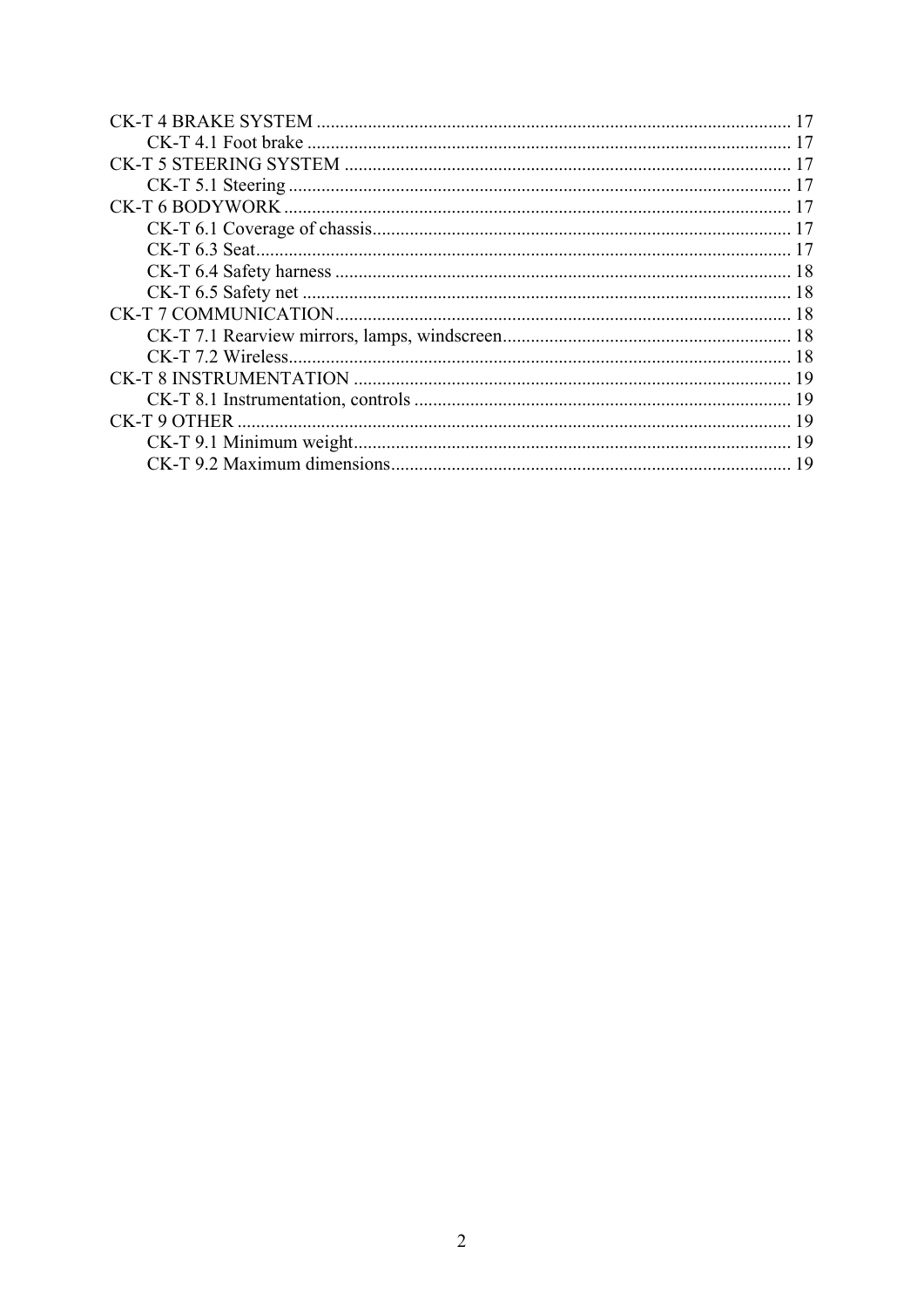# **Technical Regulations NEZ CROSS KART (CK-T)**

Application of the technical regulations

When you are reading the technical regulations keep this in mind: Read the regulations and if it does not specifically state that something is allowed then it means that no changes are allowed from the original specifications. This means that what is not explicitly allowed is to be considered as banned.

## <span id="page-2-0"></span>**CK-T 0 GENERAL**

The NEZ may make exceptions or changes to the regulations during the season if there is a need for it due to safety or any other reason. Where nothing else is stated the same regulations apply to all classes.

## <span id="page-2-1"></span>**CK-T 0.1 General regulations**

## <span id="page-2-2"></span>**CK-T0.1.1 General**

It is the competitor's responsibility to make sure the car complies with the regulations in full during the entire competition.

## <span id="page-2-3"></span>**CK-T0.1.2 Exemptions from the regulations**

ASN permit approvers, event organisers, clerk of the course, judges and technical scrutinizers are not allowed to decide about or make exemptions to the NEZ sporting- or technical regulations.

## <span id="page-2-4"></span>**CK-T 0.1.3 Photocells** (According organizer)

Receivers and photocells and any other electrical equipment shall be placed in areas approved by the circuit inspection or outside the fencing of the circuit.

## <span id="page-2-5"></span>**CK-T 0.1.4 Cylinder capacity**

The cylinder capacity is the volume generated when the piston moves up and down. When calculating the cylinder capacity the following formula is used:

$$
V = 0.7854 \times d^2 \times s \times n
$$
  
V = volume  

$$
d = \text{discrete of cylinder}
$$

 $d =$  diameter of cylinder

 $s =$ stroke

 $n =$  number of cylinders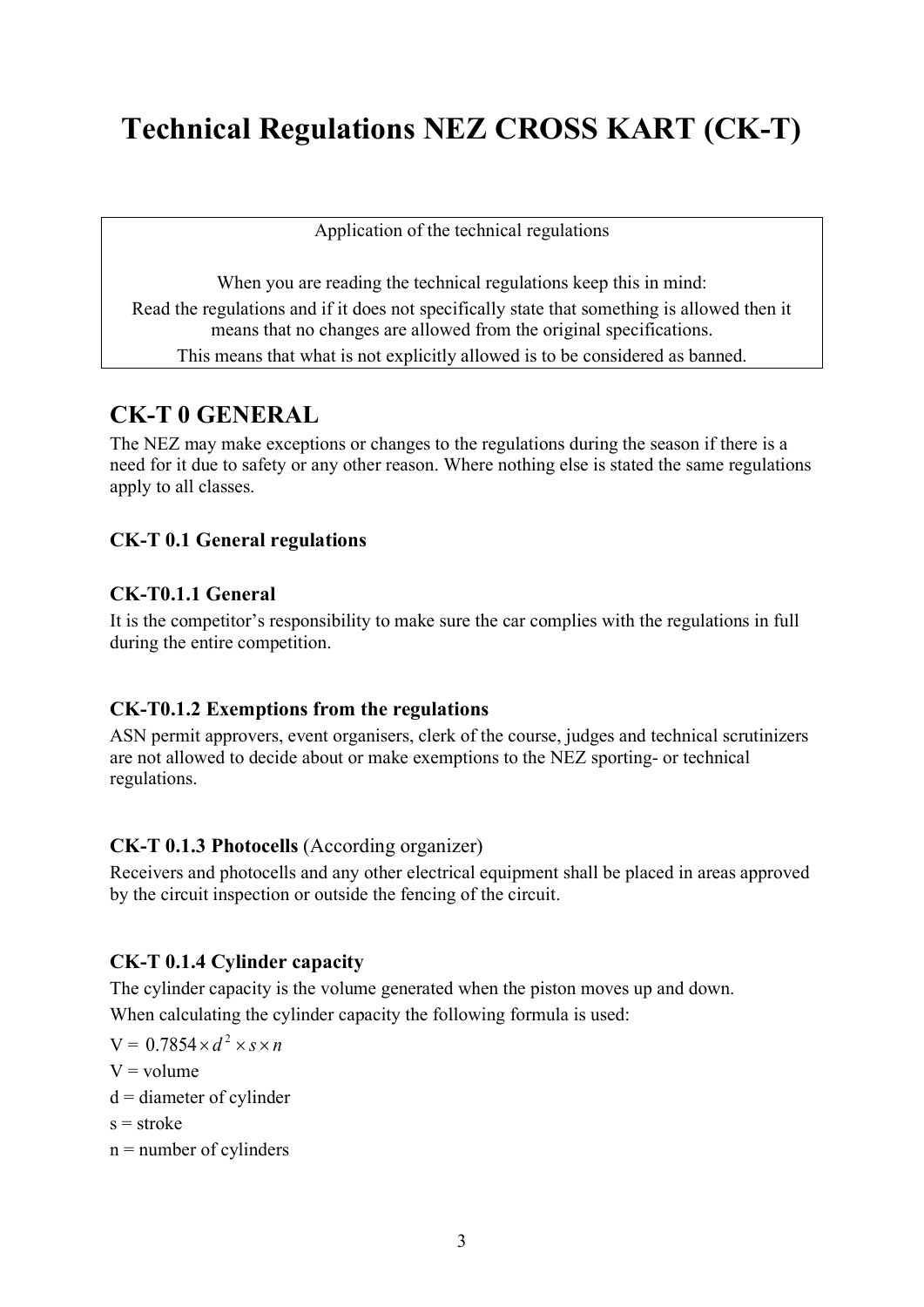## <span id="page-3-0"></span>**CK-T 0.2 Fuel regulations**

#### **All classes**

Methanol as well as E 85 is prohibited as fuels during practise and competition in crosskart. Only commercial fuel is allowed. (Not aviation fuel etc.) For fuel testing **0.3** liter.

### **85 and 125 class**

The only legal fuel is Aspen+

#### **250 and 650 class**

The only legal fuels Drivers can use Aspen R (102) **and Aspen +.**

#### <span id="page-3-1"></span>**CK-T 0.3 Regulations about by-pass exhaust noise measurement**

It is recommended to make noise measurements and shall be carried out at a competition to such extent that the prescribed maximum noise level is not exceeded. Measurements take place during practice/competition at the circuit when the car is moving. It is suggested to give a warning about possible exclusion from competition a car if the car's exhaust by-pass noise level exceeds the maximum level of 100dB (A).

Measurements shall be carried out with a sound level meter of precision type class 1 or better that meets the requirements in "International Electro technical Commission" publication 651, ("IEC"). Measurements will be carried out with sound level meter in position "SLOW". The sound level meter is to be calibrated before measurement.

Measurement shall take on bypass principle in the racetrack during the race at any time including free practice, where the cars go on full speed and full throttle acceleration. Measuring point must be max 10 meters from the centre of the bypass place. Measurement ideal places must be well marked (10 m) and painted on the track and marked measuring point to make it easier for the measuring Marshall. During one race can be more than one measuring point which is indicated by separate bulletin and approved by stewards on the race day. The measuring equipment must be located max 10m from the marking on the track, min. 1.35 and max. 1.5 meters above the ground.

## <span id="page-3-2"></span>**CK-T 0.4 Common safety regulations**

Safety equipment for all crosskarts (cars) competing in classes that have been approved by NEZ

## **CK-T 0.4.1 Safety harness**

## **CK-T 0.4.1.1 Types**

Minimum requirement is a 4 point harness or usage of NASCAR type harness 5 and 6 point harness is recommended**.** 4 point harness has 4 separate mounting points, 5 point harness has 5 separate mounting points, 6 point harness has 6 separate mounting points, except Nascar type harness where is allowed 3 mounting points where on the two shoulder harness is allowed 1 mounting point and sub-strap belts of 6 point harnesses which can be mounted together with lap belts. The mounts shall be well dimensioned and attached securely to the car's space frame (chassis) with min. 8 mm screws with locknut.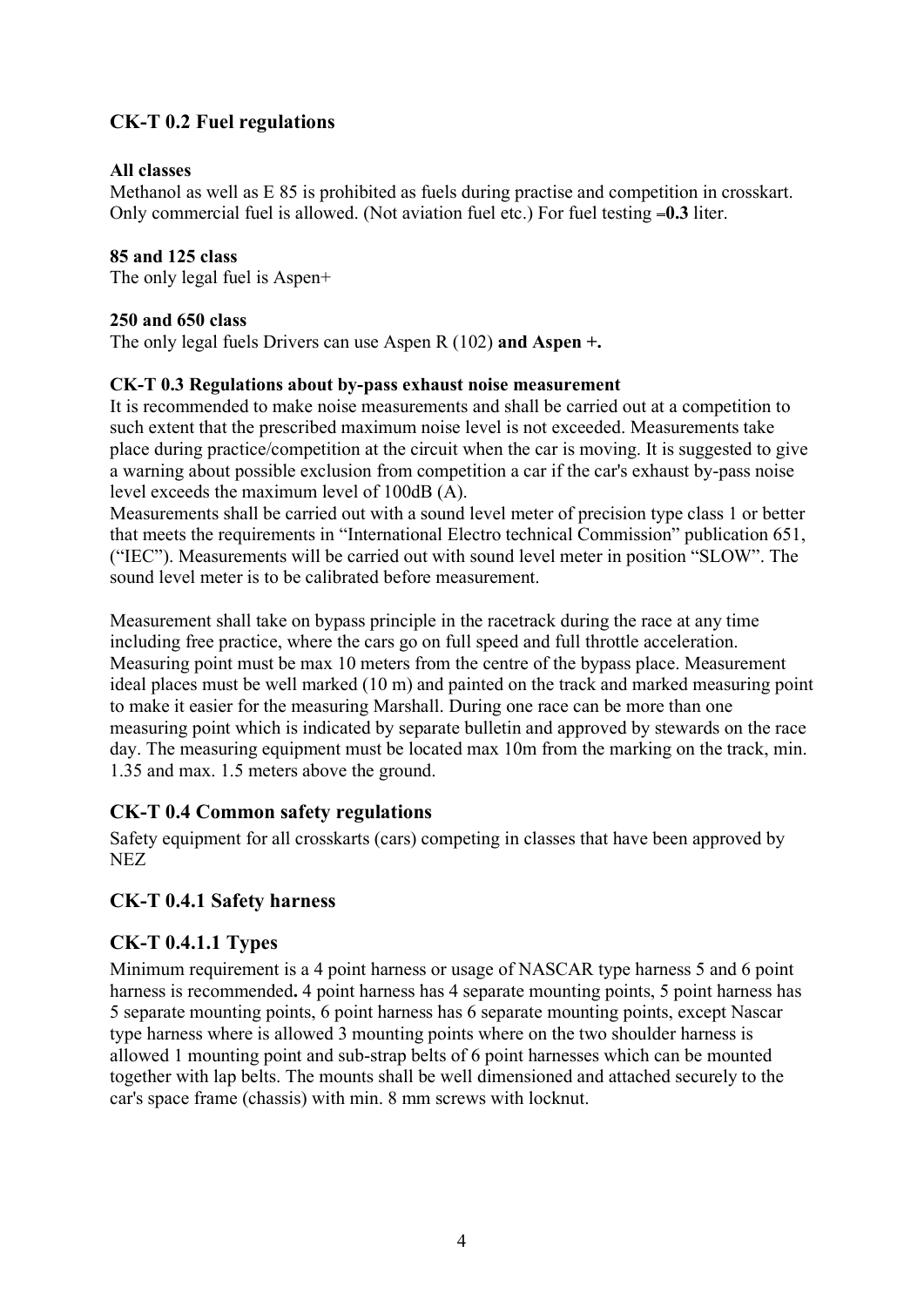## <span id="page-4-0"></span>**CK-T 0.4.1.2 Use**

The Safety harness must be kept in its homologated version and comply with the manufacturer instructions. Harnesses must be replaced after a severe collision or if the fabric is damaged, stretched or weakened due to chemicals or sunlight. They must also be replaced if metal parts are deformed or rusty.

Belt not valid after date can be extended five years.

## <span id="page-4-1"></span>**CK-T 0.4.1.3 Marking of damaged belts, national regulation**

Marking will be done to harnesses that are damaged or worn in such a way that they do not meet the requirements in NEZ safety regulations. The marking will be done on both sides of all harnesses near the buckle, with white paint. Marked equipment may not be used in any motor sport context.

## <span id="page-4-2"></span>**CK-T 0.5 Scrutinizing and technical inspections**

Before competition, participating cars will undergo scrutinizing. The inspection will, apart from the driver's personal equipment, cover specified requirements in the technical regulations and ensure that the components do not have damages that may involve a safety risk. Special attention will be devoted to possible cracks on chassis and roll cage. A car that does not meet the technical requirements or has damages that involves a safety risk for the car's driver or any other driver is not to be permitted to participate in competition.

Drivers are obliged to provide a vehicle identification book (also could be named as "Sporting technical passport") of the car at scrutinizing.

The vehicle identification book or technical passport should be issued by participator's ASN.

<span id="page-4-3"></span>On the car's roll cage, however not on a detachable bar, near the hood lock mechanism shall the vehicle identification book number or frame number be punched on the tube at visible place. The frame number on roll cage should match frame number stated in the vehicle identification book". **In identity book must be presented place for crash report, or small note in case of accident and in case of crash next event organizer must be informed about accident in order to make proper crosskart checking.**

## **CK-T 0.5.1 Scrutinizing**

An appropriate place for scrutinizing shall exist in or in connection with the pit or the start and finish area. At the NEZ championship competitions shall a weighing unit be available. For measurement of the car's body/chassis shall a balanced flat surface exist which is the only place where measurements can be performed.

The scrutinizing can either be conducted as a simplified inspection or as a station system at the inspection place.

If a car is found not to comply with the technical regulations shall the clerk of the course and the technical controller be informed about the condition. Decisions concerning what action to take are made by the competition management.

Fuel testing is included as a part of the scrutinizing. If the fuel is deviating from what is allowed shall the driver change fuel, to fuel that is allowed before the start of the competition. A car may not participate in practise/competition if it has not been approved in scrutinizing. Drivers may only enter and scrutinizer one main frame per competition. No part of main frame can be changed during competition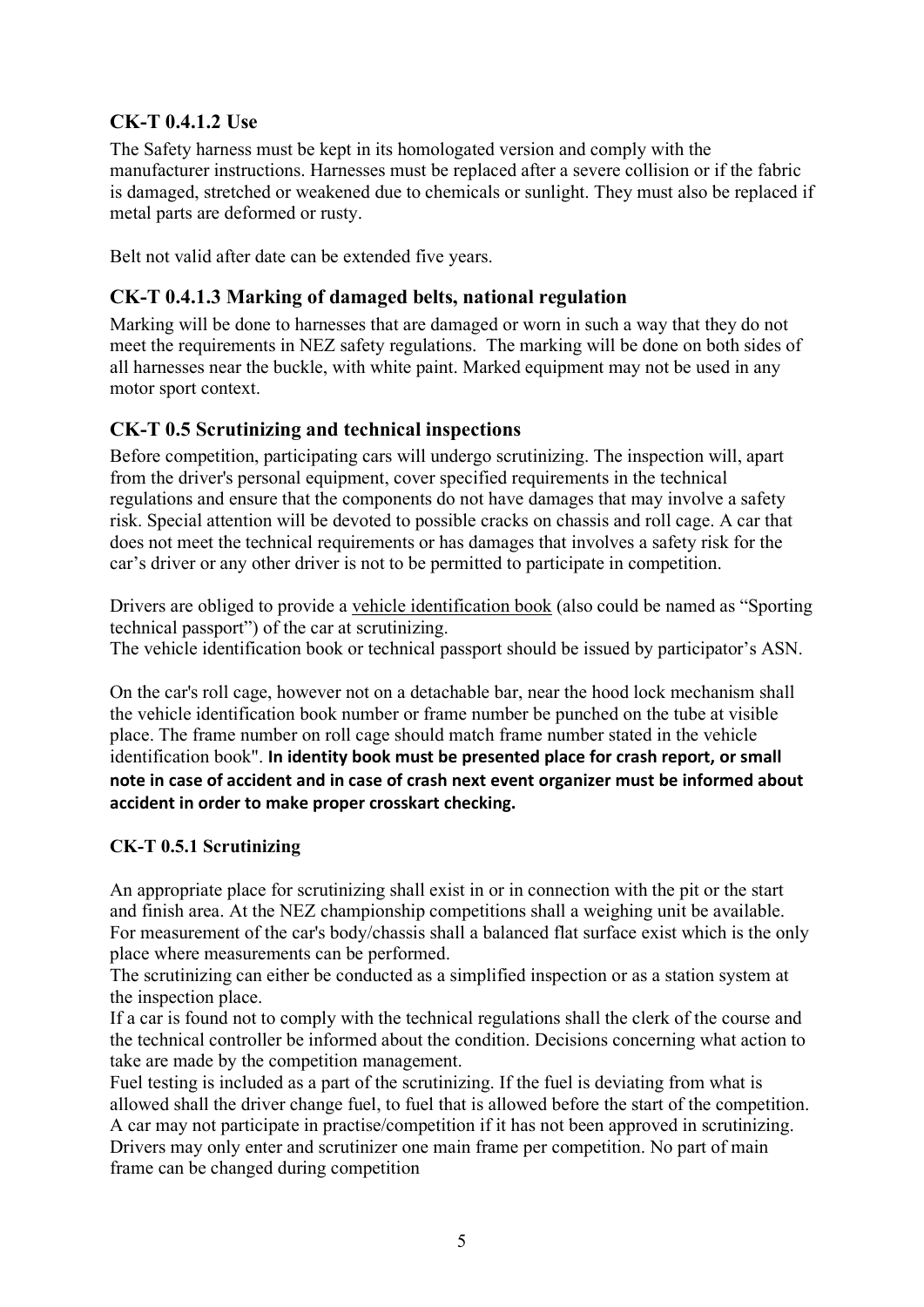Drivers that do not present their car at scrutinizing within the prescribed time may be denied start by the competition management.

Inspection during training/competition will be implemented if a car has a fault/deviation according to the regulations. Such a fault/deviation shall be dealt with before starting again.

## <span id="page-5-0"></span>**CK-T 0.5.2 Technical inspection**

#### **General**

Post race inspection or random sample inspection during competition is referred to as a technical inspection. Technical inspection is conducted in order to examine if a participating car meets the technical requirements. Clerk of the course/competition management or judges makes decisions regarding technical inspections. The decision will be written in the records.

#### **The inspection's implementation**

At the technical inspection only concerned officials, concerned driver and the cars mechanic are allowed to participate. The person responsible for the inspection limits the number of participants.

If a car is found deviate from the rules a careful record shall be established that details what the deviation is, used measurement method, used measuring instruments/interpreters, measures and assessed tolerances in the measures and reference to rules/homologations. Is the post race inspection caused by a protest shall only those parts specified in the protest be

checked. Records shall be established in this case irrespective of results.

A copy of the record is given immediately to the competitor and the person who decided about the inspection. The original is retained by the organizer.

## **Speed control with laser**

Speed control shall be done with laser pistol type "Bushnell Speed Radar Gun" under following directions:

\*Speed control shall be done by same person all day

\*Pistol shall be hold by hand

\*Speed control shall not be done downhill

\*Speed control shall be done in the driving direction  $+/-$  maximum 10 degrees

\*Area between car and pistol shall have open air (not through window, trees etc)

\*The organizer is responsible for inform the driver only if speed is to high

\*Speed radar gun indicator show km/h without decimals.

\*Speed radar gun maximum deviation is  $+/-1.6$  km/h. The deviation is included in the max speed 80km/h in class 85 and 60km/h in class Mini.

## **Later performed inspection**

If the inspection cannot be completed immediately, the car as a whole or parts of it may be retained during a reasonable time by those that will carry out the inspection. If deemed appropriate parts may be sealed awaiting a final inspection.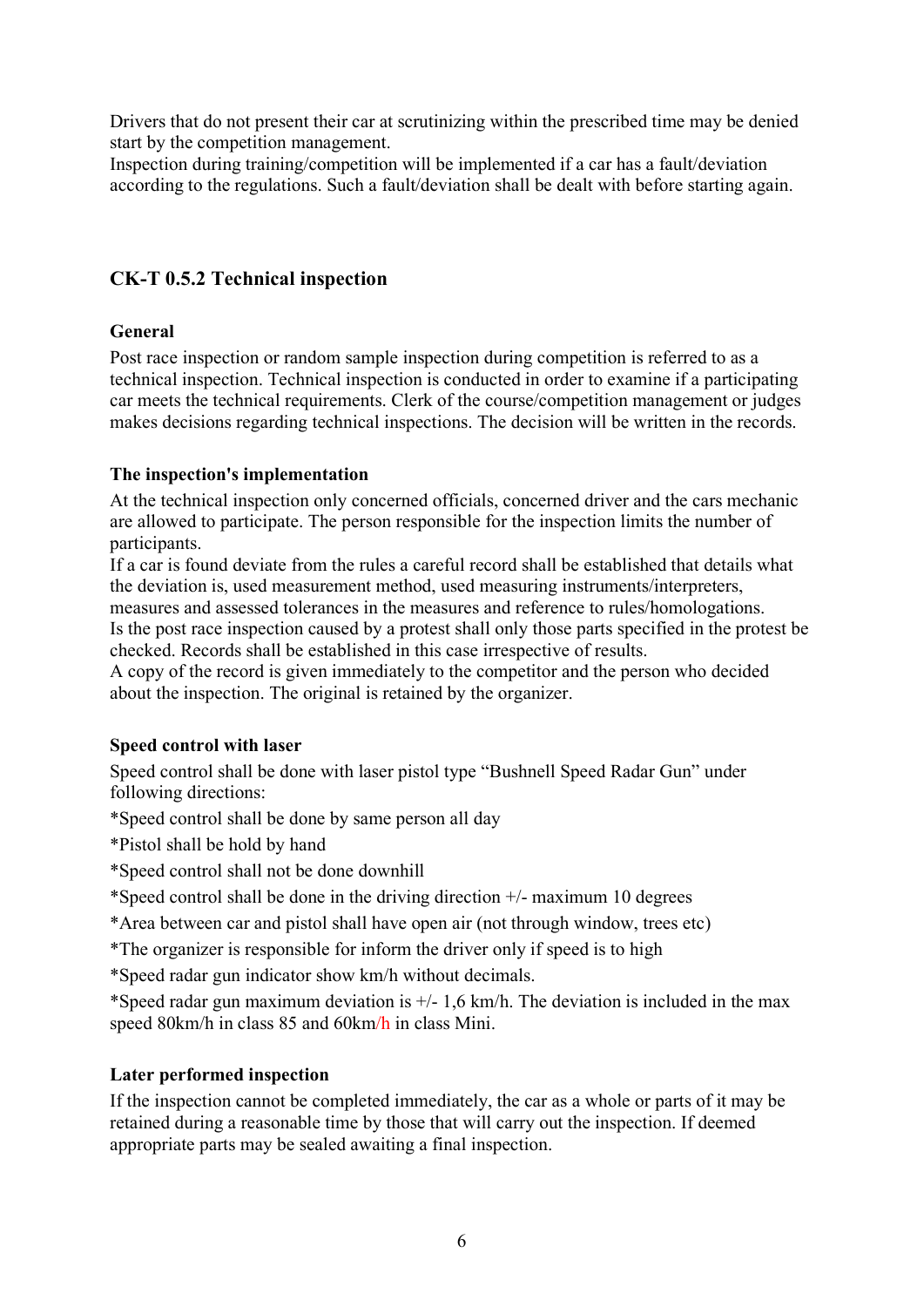The competitor is obliged to organise personnel and equipment that is needed in order to achieve the aim with the inspection. Concerned competitor and mechanic shall be allowed to participate in the inspection.

#### **Further measures, penalty**

The person who decided about the inspection decides on the basis of the result about further measures. Competitors who do not follow decisions about technical inspection will be disqualified and to be reported to his/her national ASN for punishment.

Technical error regarding engine volume, engine carburettor, gasoline quality or tyre quality shall always be punished by exclusion from the hole event with no possibility to remove event regarding calculating of championship total points.

Records and the decisions concerning penalties will be enclosed in the competition report.

#### **Compensation of costs**

No compensation is made for refitting of parts at a technical inspection.

If the decision about a technical inspection was based on a protest from a co-competitor, and no technical faults are established, the co-competitor pays the refitting, however no more than what a corresponding standard part costs to assemble at an authorised brand workshop. The competitor is responsible for possible costs for transportation of the car if the control is implemented at a later occasion.

<span id="page-6-0"></span>If it is established that the fuel is not approved at a fuel analysis the competitor pays the cost for analysis.

## **CK-T 0.6 Driver's personal safety equipment**

Below stated personal security equipment that is the mandatory minimum requirement at practise/competition. Driver shall bring all safety equipment and wear minimum complete overall and shoes during scrutinizing. Safety equipment not according to regulations can be occupied by scrutinizers until competition is finish

Fire retardant overall Shoes **Gloves** Balaclava Neck brace Helmet Protective eyewear

#### **Fire retardant overall**

At NEZ competitions the overall must be homologated and approved by FIA according to the FIA 8856-2018 1986 or 8856-2000 standards. The labelling for FIA-homologation shall be embroidered on the outside of the collar's back and to include the manufacturer's name … or 2 layer overall according to the standard EN 533 index 3.

In Mini and 85 class single layer overall is allowed if completed with underwear of Probane or Nomex.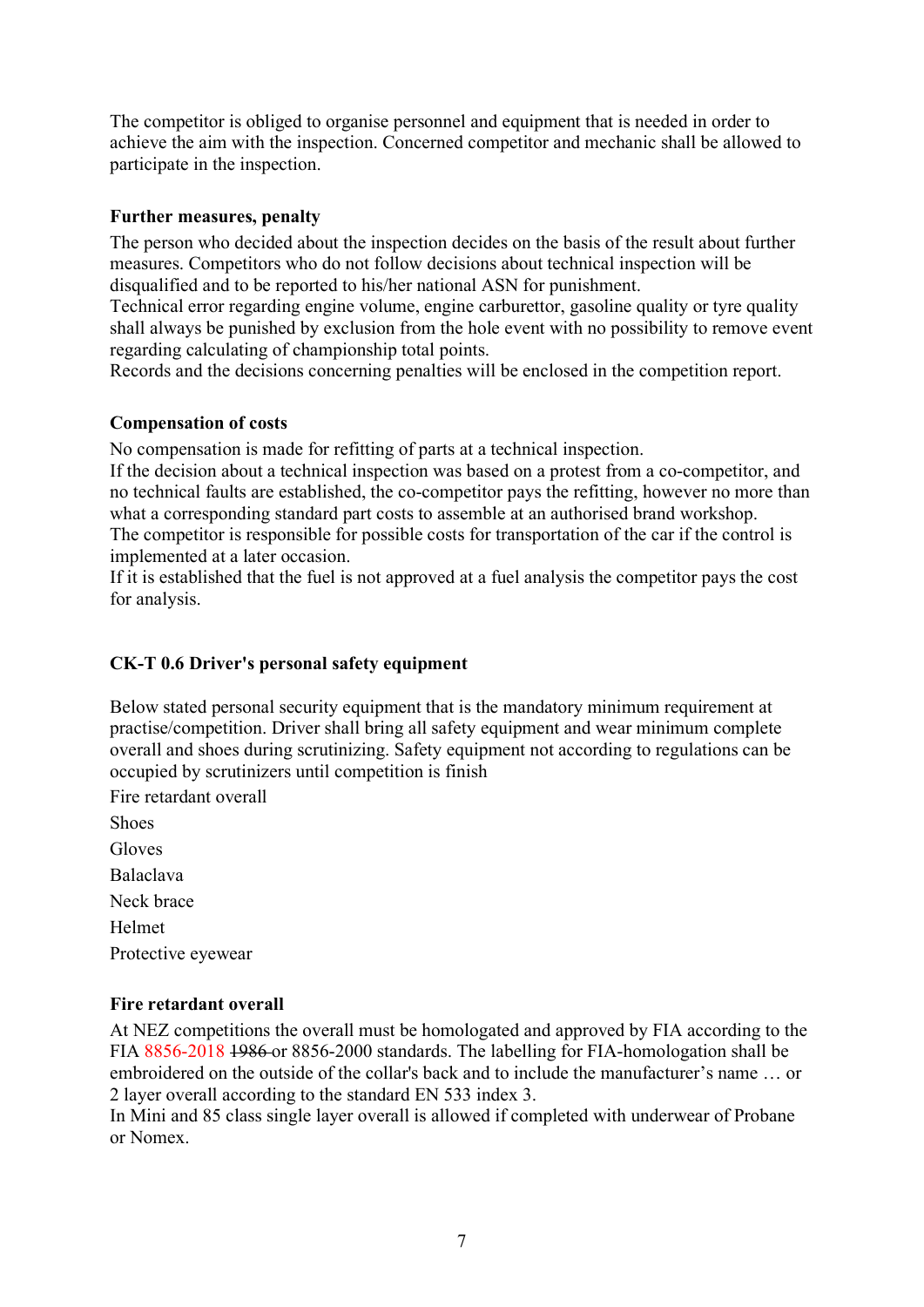CIK-approved overall is not allowed. For all overalls applies that these are designed and sewn so that they protect the entire body including neck, ankles and wrists. The overall may not be a two-piece type.

#### **Fire retardant underwear**

Underwear made of NOMEX, or cotton, is recommended. Nylon or corresponding materials are prohibited.

#### **Fire retardant socks**

Shall be made of the same material as the under wear.

#### **Shoes**

Must be made of fire retardant materials and shall protect the entire foot including the ankle (boot type)

#### **Gloves**

Gloves are free, recommended Nomex, and cover wrists and overlap the overall's sleeve.

#### **Balaclava**

Must be made of fire retardant materials, type NOMEX FIA approved Standard 8856-2000, and cover central and back of the head entirely and overlap other equipment.

#### **Neck brace**

Mandatory, shall be used both during practise and competition.

So called HNRS/FHR (HANS) -protection is strongly recommended. HNRS/FHR (HANS) -protection is mandatory from 1.1.2022 in all classes except class MINI

#### **Helmet**

Full face helmet with either face mask or integral protection fastened on the helmet that is protection for the driver's teeth. **Allow helmets from karting special designed for children and youth. Snell K2015, Snell SA2015, FIA/Snell CMR2007 Homologation.**

Possible fasting point for HANS / FHR must be done original and documented from factory. Helmet made for HANS / FHR is recommended together with HANS / FHR of type hybrid. Roll off is mandatory on helmet with visor.

Weight of helmet with HANS / FHR is free.

Weight of helmet without HANS / FHR is maximum according list below and shall be the total weight, which includes all type of extra equipment on the helmet as visors, protection glasses, integral protections etc.

MINI Class: helmet weight max.1350g

Driver weight under 80kg = max 1350g helmet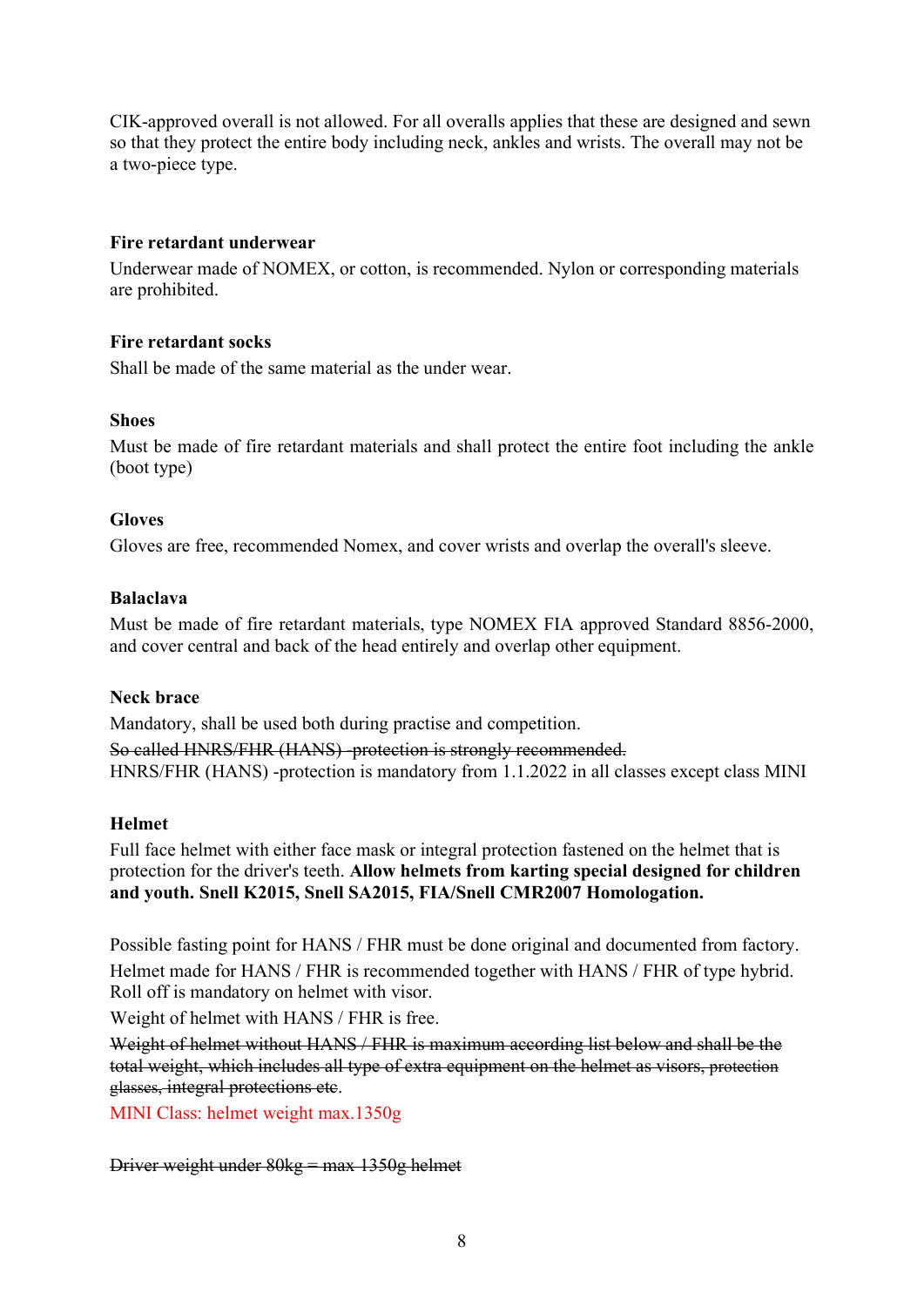#### Driver weight above  $80kg = \text{max } 1500g$  helmet

Helmets should apply to following FIA standards: www.fia.com/sport/homologation

#### **Protective eyewear**

Eyewear type motocross or visor with roll-off or tear off system is mandatory.

#### **Common regulations for marking of damaged helmets.**

Helmets that are damaged or worn in such ways that they no longer meet the requirements of NEZ safety regulations will be marked. The marking will be done on helmets on both sides of the chinstrap. White paint (improvement paint) will be used.

*N.B.! Marked equipment may not be used in any motor sport context.* 

#### <span id="page-8-0"></span>**CK-T 0.7 Start number**

Allocated start number shall be placed on the roll cage's/body's upper rear part, alternatively on the top of roll cage/body. The number shall be easily visible from the sides. A number is also recommended on the body in front of the driver, visible from the front. The following background colour applies for the number: rectangular white background minimum 20mm **outside** the number. The figures shall be black color and the minimum height is 18 cm and the figures minimum width is 3 cm. All handicap drivers shall use yellow background

Participation in NEZ Championship demand using start number assigned from the [www.nez](http://www.nez-crosskart.eu/)[crosskart.eu](http://www.nez-crosskart.eu/)

Start number is given according following series:

| MINI:     | 01-099  |
|-----------|---------|
| 85c:      | 1-99    |
| $125cc$ : | 101-199 |
| 250cc:    | 201-299 |
| 650cc:    | 601-699 |
| Senior:   | 801-899 |

#### <span id="page-8-1"></span>**CK-T 0.8 Vehicle identity book**

<span id="page-8-2"></span>*See CK-T 0.5*

## **CK-T 0.9 Communication**

<span id="page-8-3"></span>All wireless communication between drivers/competition vehicles and pit/competition area, and associated equipment, is prohibited during practise and competition.

## **CK-T 1 FRAME**

#### <span id="page-8-4"></span>**CK-T 1.1 Structural parts and roll cage**

The chassis shall be constructed as a space frame structure comprising welded round and/or square precision steel tubes of type DIN 2391, DIN 2394 or DIN 2395. Solid tubes DIN2391 /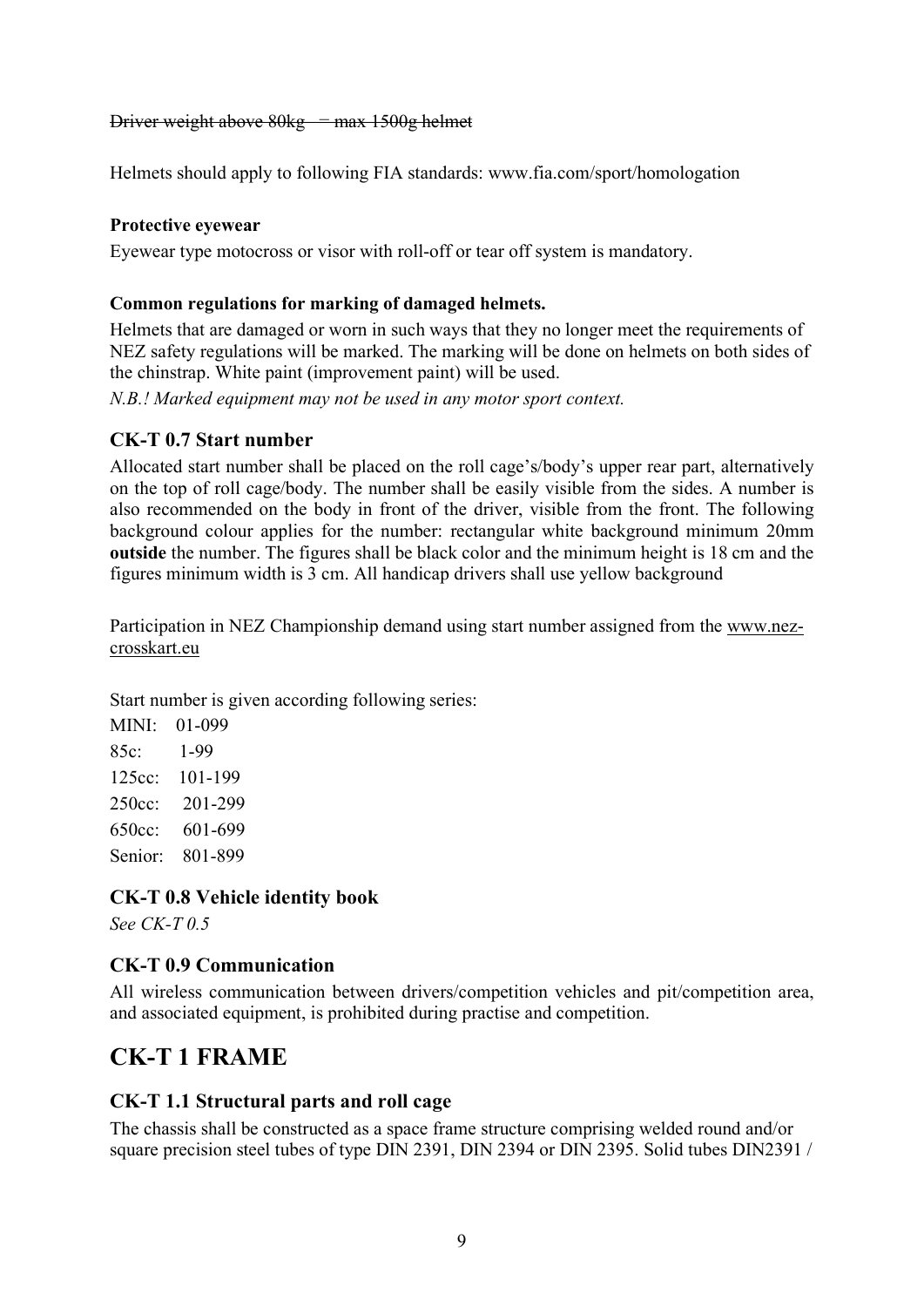EN10305-1 / EN10305-4 is recommended. The roll cage shall be included as a part of the chassis (see fig. 1).

Structural parts of the chassis (A, B, C, G, I and J) shall be made of min. 30x2 mm (round tubes) or 30x30x2 mm (square tubes), where no other is stated.

Main roll hoop (J) shall be made in one-piece of round steel tube with minimum dimensions 30x2 mm. The roll cage must be equipped with two forward going braces (E) and two backward going braces (O) made of round steel tubes with minimum dimension 25x2 mm. The backwards braces are recommended 30x2.

In case where the backward going brace is longer than 300mm measured horizontally between the "main roll-hoop" and "rear upper transverse tube" (L) a tube 25x2 shall be welded between these braces and continuing on each side down to the head tube

(N). Max distance from head roll hoop 300mm.

Both forward braces must be able to open as a whole, from bottom position and up with a centre lock in the front (C). The upper joint must include bolt and nut or pin of aeroplane type. Locking and opening of braces shall be possible without any tools needed. Alternative solution is to have forward braces as welded into chassis. In this case in both side of kart must be a doorway of maximum size 50x55 or 40x60 cm. Doorway can be closed by Nascar net or a door made of steel mesh, which can be opened without any tools needed. The distance between front- or rear braces (E and O) may not exceed 300 mm. At the height of the driver head between the rear braces and the main roll hoop there must be a tube (25x2 mm), which protects if the car is hit from the rear or any of the sides (K).

Between the lower and upper chassis framework a stress relief tube with minimum dimensions 25x2 mm must be mounted (D). The stress relief tube shall be placed so that they constitute a part of the chassis' framework.

The front vertical tube(s) between lower and upper main frame (A) can be replaced with minimum 2mm sheet profile if they include mounting for the fore carriage swinging arms. The lower chassis' framework (G) may comprise of tubes in minimum dimension 25x25x2 mm (square tubes) or 30x2 mm (round tubes). On non-motor side between lower and upper frame and between vertical pipe up to main rolling bar and up to opening bar a tube shall be welded so that wheel cannot go in.(fig 1F) A sheet measuring 150x300mm shall not be able to enter through the opening held vertically.

All classes: New frame build from year 2017 must be built with the two backward going braces (O) made in minimum dimension ø30x2.

Tubes that are within the head's impact area must be equipped with an energy absorbing material. Minimum thickness must be 12mm.

Welding and tube bending must be done in a professional manner.

No parts of the chassis is allowed outside the wheels outer limit (applies even if the maximum are not used). The chassis may not have any sharp edges or to be designed so that unnecessary damage can be caused to co-competitors' cars.

MINI:

Small chassis: Structural parts of the chassis shall be made of min. 25x2 mm (round tubes) or  $20x20x2$  mm (square tubes), where no other is stated. Other tubes  $20x2$  mm. Large chassis: Same as 85 class and up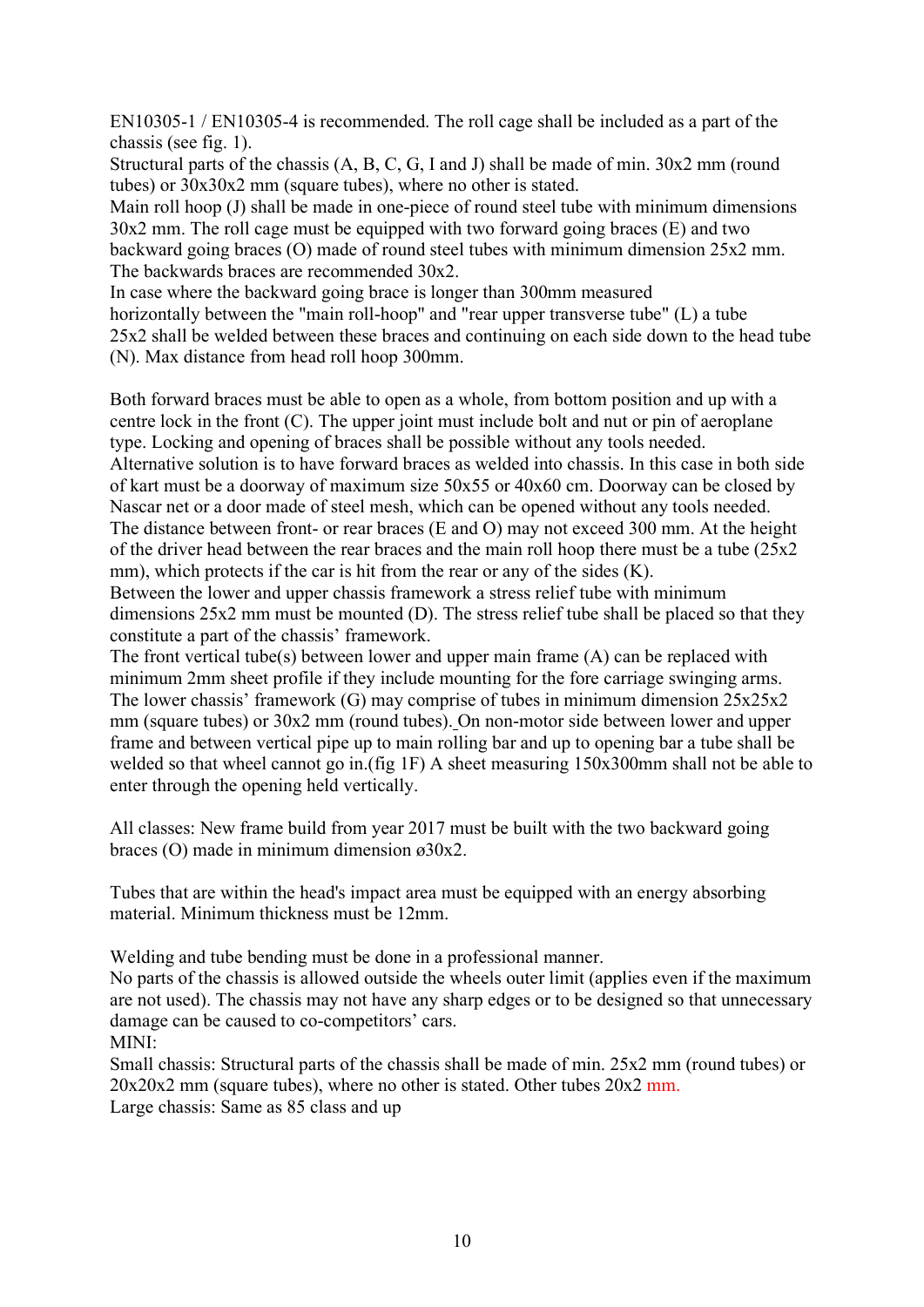

*Fig1. Roll cage seen from the side*

#### <span id="page-10-0"></span>**CK-T 1.2 Floor**

The car must be equipped with full floor that covers the driver's legs and the driver's seat from beneath. Materials to be used: steel sheet minimum 2 mm thickness or aluminium sheet minimum 3 mm thickness (*see fig. 2*). The floor must be bolted to the chassis.



*Fig2. Full floor beneath the driver.*

#### <span id="page-10-1"></span>**CK-T 1.3**

Protection or tube (Fig1 R) on both sides between front and rear wheels to prevent hook of rear wheel is prohibited. These tubes cannot exceed outside the wheels outer limit. Sharp edges which can destroy the competitor cars is not allowed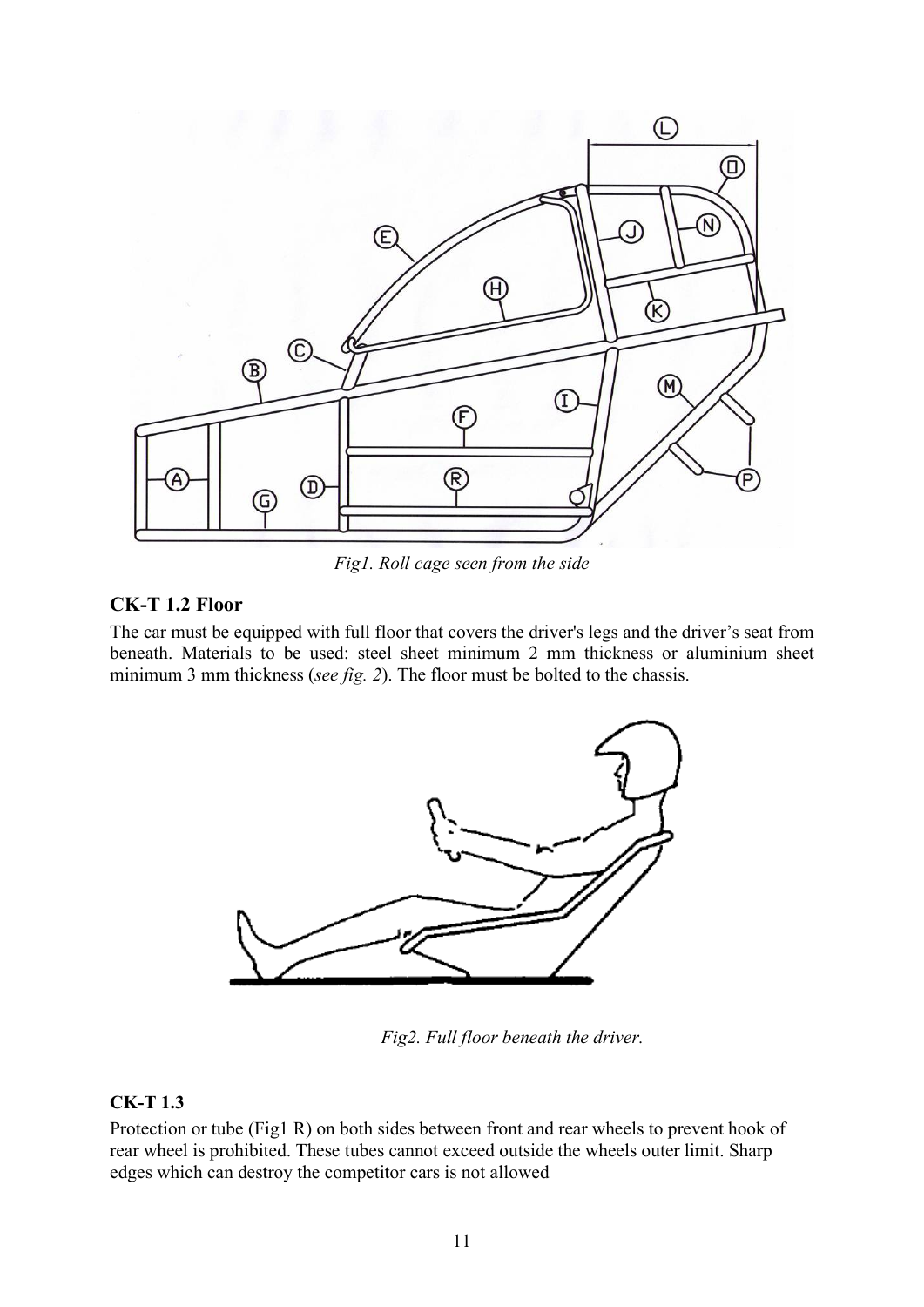## **CK-T 1.4 Protection against wedging under a competitor**

Between the rear wheel tubes must be mounted so as to prevent co-competitor front wheels from damaging the driver's seat (fig1P). Tubes must be mounted to the frame (chassis) with a maximum 300 mm vertically or 150 mm laterally between the tubes. At vertically measurement the cross tube on the rear suspension can be included. Measurement shall be done when car is on ground without driver.

## <span id="page-11-0"></span>**CK-T 1.5 Towing point**

A towing point must be placed at/on the side of the front. Minimum diameter of the loop is 30 mm. The towing point may not reach in front of the front wheel pair. The loop must be painted in a different colour.

## <span id="page-11-1"></span>**CK-T 2 WHEELS AND SUSPENSION**

## <span id="page-11-2"></span>**CK-T 2.1 Tires**

A crosskart shall be equipped with 4 wheels. The wheel rims shall be in steel or aluminium and have a minimum with of 8" in rear and 5" in front, beyond that free. No part of tread may be worn so that the pattern is not visible. All types of pattern cutting is not allowed.

Following tires can be used in all classes:

Rear: Maxxis 225/40-10 32N C9273 Front: Maxxis 165/70-10 27N C9272 Following tires can be used in the class 250cc and above: Rear: Goldspeed 225/40-10 32N C9203 397 Front: Goldspeed 165/70-10 27N C9205 397

MINI: Tires free as long as rim diameter does not exceed 10"

Following tyre treatment is not allowed:

A. Warming the tyres with any external source like cabinet, heating lamp or electric belt.

B. Feed the tyre surface with any kind of fluid which give more or less grip.

C. All kind of tyre cleaning after leaving competitors paddock location.

D. Covering the tyre surface under transport **from paddock to starting grid.**

E. Lifting up wheels up from ground under transport **from paddock to starting grid.**

#### **F. Organizer can allow tire spinning in prestart grid area in a special designated area or space. Must be mentioned in additional race regulations or in drivers briefing.**

**In winter races** when snow and ice tires with spikes are used.

Tire brand is free, size of rim max 10 inc.

<span id="page-11-3"></span>Maximum number of spikes is 250 / wheel. Maximum height of the spikes is 9 mm.

## **CK-T 2.2 Suspension**

The linkage between frame and wheels for the front and rear suspension is free.

The rear suspension must be designed as a unit, means both arms may not move independently (see fig. 4 and 5). Prop shaft /rear axle must solid ie manufactured in one-piece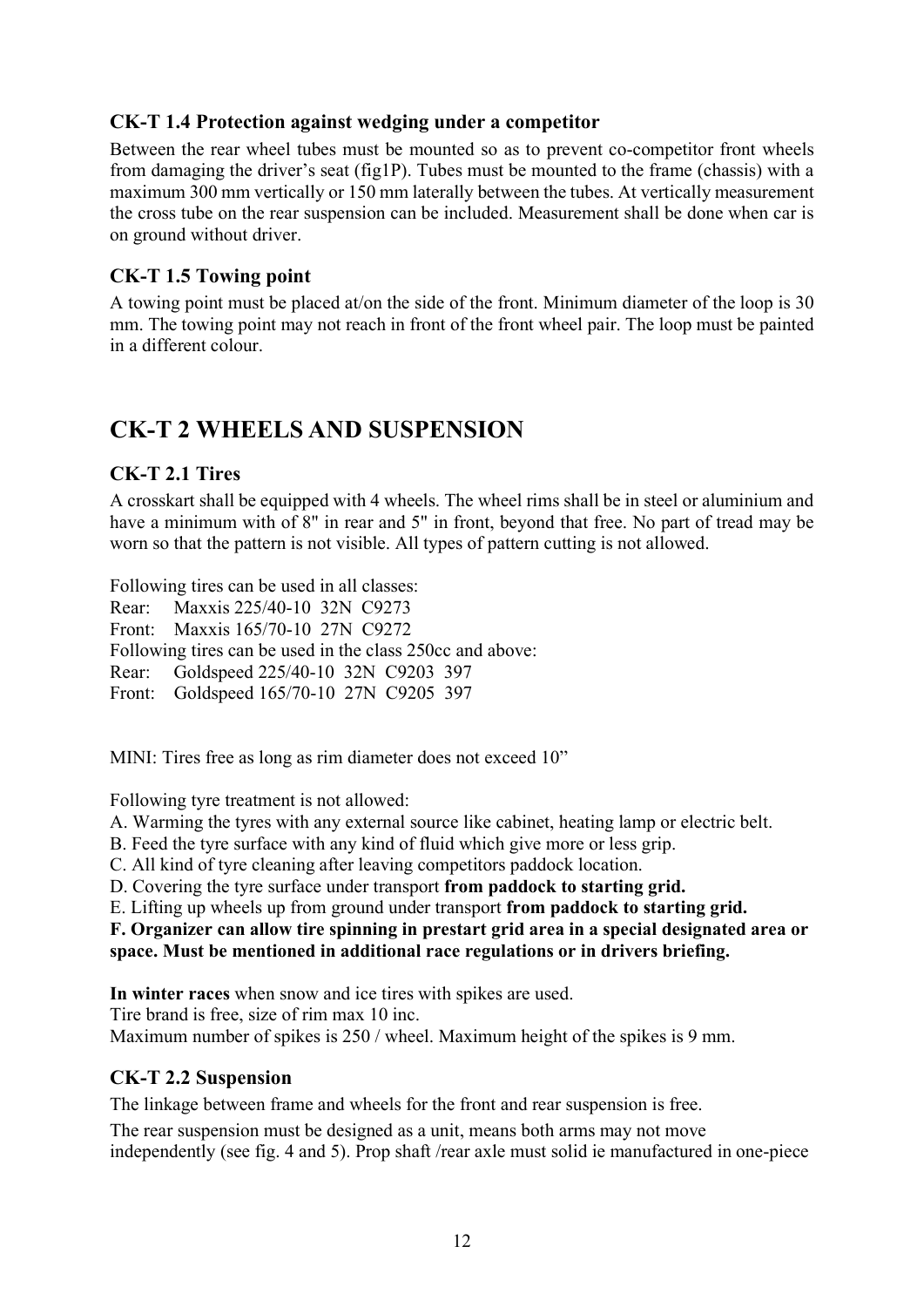and only in material of steel/iron. Hollow axle is allowed. The front suspension is recommended with double front link arms.

Main rear suspension, front link arms, stub axle and prop shaft/rear axle may not be produced in any other material than steel/iron: Material in parts like bearings, bearing housing, ball joints, hubs, brake parts, bolts and nuts is free.

All parts for steering are free (see CKT 5.1)



*Fig 4. Design example of steering and front suspension.* 



*Fig 5. Example of a rear suspension (link with braces, spring and damper)* 

#### <span id="page-12-0"></span>**CK-T 2.3 Springs, shock absorbers**

Must exist. The design is free. A stop between the rear suspension and framework must exist so as to prevent the suspension to hit the driver's seat in case of suspension failure. Only spring made of steel is allowed. At suspension compression, it is recommended that absorber is installed to avoid frame to hit the ground.

Suspension, shock absorption will be. The construction is free. It is not permissible to link the shock with each other, the shock absorbers to operate as individual units.

Class 85 and 125 max 3 way (high, low speed adjustment and return) adjustable shock absorbers can be used. Corner control or similar is not allowed.

## <span id="page-12-1"></span>**CK-T 3 ENGINE ANF DRIVETRAIN**

#### <span id="page-12-2"></span>**CK-T 3.1 Engine**

#### **Generally**

The crankcase with, the gearbox integrated, shall come from a serial production motorcycle, karting or ATV engine available in or through at least one dealer in the NEZ zone. None engine and/or engine parts shall belong to a model newer than the year the participation find place. Engine shall be placed on the right or left side of driver. Exception is Mini class where it also can be placed behind the seat. Only 1-cylinder engines are allowed. Tuning and processing of the engine is free except in Mini and 85cc class (look below). No supercharging. Carburettor is free except in 125 classes where maximum diameter is 39mm. Air filter is free but recommended is using a filter box for sound isolation from intake and dirt protection. Sleeve valve engines are not allowed. Fuel injection of mechanical or other model is not allowed. Seal holes must be prepared in bolts in engine block and cylinder head.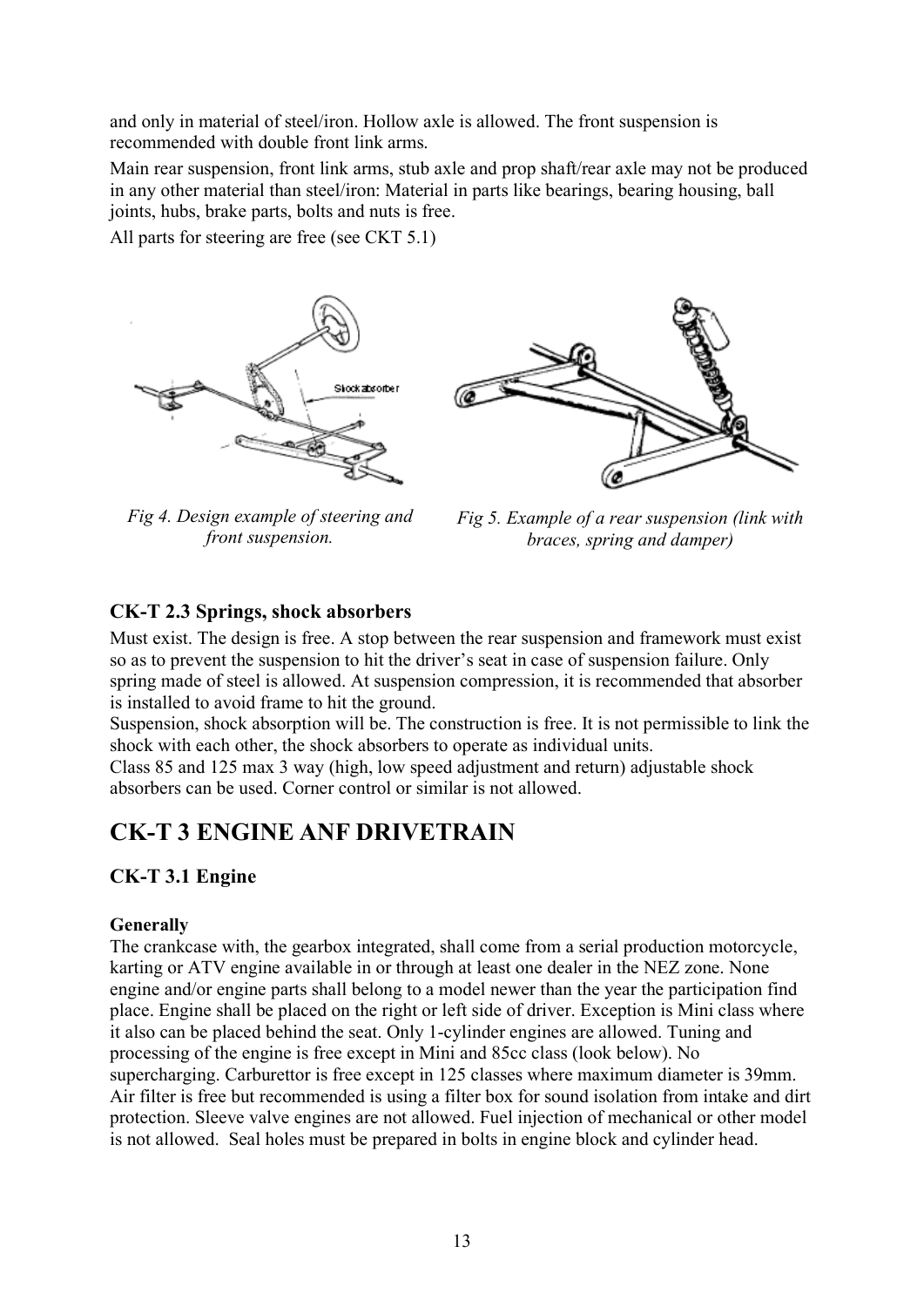#### **Class 250 and 650**

Electronic fuel injection is allowed in class **250cc** and 650 cc. All 4-stroke engines shall have respiration container minimum 0,5 litre connected to engine or original

#### **Class 85**

In the 85 class no tuning is allowed, only original engine parts or copies with the same specification can be used. Engine, electronic shall be original. Exhaust is free. Example is no electric water pump, no adding or moving material on components, no special clutch and gearbox. Coil and CDI box shall be included with serial number. The only parts allow to change is the main yet and air filter. It is also allowed to change direction of exhaust if necessary for adaptation to frame.

Transmission for maximum speed 80 km/h or speed can be limited by

tachometer/microprocessor **DH80-1570**. Producer and dealer is Dag Helgeland, telephone +4790916744. Email: [helgelanddag@gmail.com.](mailto:helgelanddag@gmail.com)

Tachometer unit shall be placed on front wheel stub axle.

Tachometer shall get signal from 4 point on the wheel hub, for example the 4 wheel bolts. Front tyre maximum circumference / rolling diameter shall not exceed 1570mm/500mm. If it is doubt about rolling diameter the circumference shall be used.

All cables and control panel shall be protected but at the same time visible for technical staff. Driver or others shall not be able to turn off unit from driving position.

## **Speed indicator is forbidden.**

#### **Class 125**

Oval carburetor intake is allowed if not exceed area for 39mm round circle.

Determination of Carburettors Max intake: Oval circle carburettor max intake formula:  $S = \pi a^2b^2$ *where: a, b are the radius on the x and y axes respectively =3.141592*

Round circle carburettor max 39mm intake formula:<br> $S = \pi R^2$ .

*=3.141592* R= circle radius S=3.141592\*19.5\*19.5 S= 1194.590 *mm*<sup>2</sup> (max allowed)

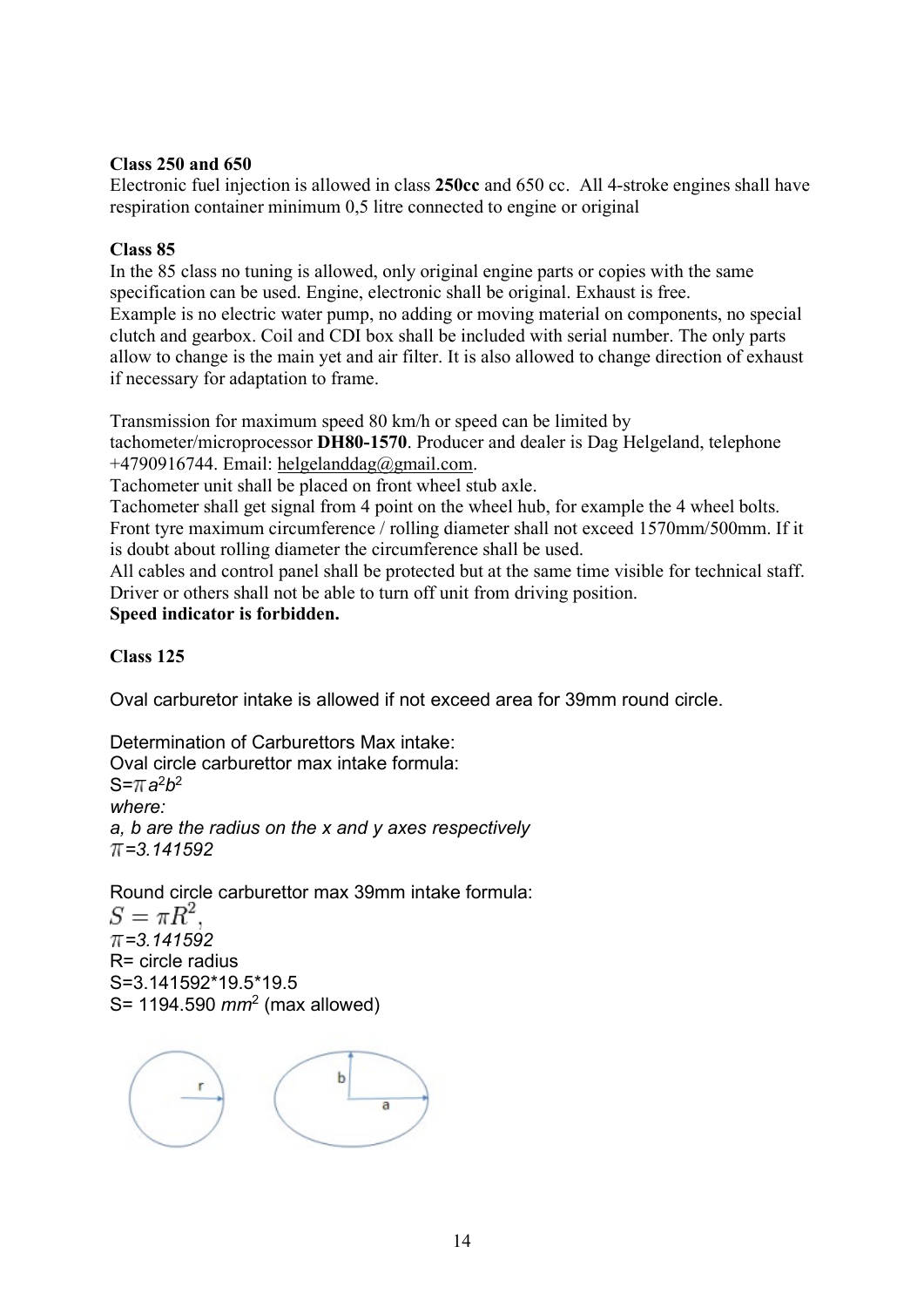## **Class Mini:**

Following engines is allowed in Mini class:

2-stroke: Raket 120 with electric starter or magnet pull starter. Clutch: centrifugal with steel bricks

4 stroke: Type original one unit industry engine maximum 270cc with original centrifugal clutch. Only gasoline tank can be separated. Maximum speed 60km/h. **Speed indicator is forbidden.**

### **Cylinder Capacity**

Cylinder capacity may not exceed:

- a) with two-stroke engine 85cm3
- b) with two-stroke engine  $128 \text{ cm}^3$
- c) with two-stroke engine  $255 \text{ cm}^3$
- <span id="page-14-0"></span>d) with four-stroke engine 660 cm3

e) with two-stroke engine in  $650$  class  $306 \text{ cm}^3$  (Minimum  $290 \text{ cm}^3$ )

#### 4-stroke engine in 85,125,250cc will be allowed from 2023

#### **CK-T 3.2 Fuel System**

The fuel tank must be made of metal or moulding plastic and mounted in and protected by the chassis. It may not be mounted to the car's floors. If a plastic tank is used it shall be manufactured for such use (e.g. carting). The filler cap must seal tight.

A compensation canister holding may be placed beside the carburettor. Fuel lines must be of Nitril-type, not PVC, and be fastened and placed in such way that damages are avoided.

## <span id="page-14-1"></span>**CK-T 3.3 Exhaust system**

#### **All classes:**

The exhaust system with muffler must exist, however does not need to be the engine's original system. Recommended is muffler which can be opened for change of sound isolation.

Exhausts with mufflers may not end in front of a line drawn across the car through driver seat's most rear part and may only extend 10 cm, only the exhaust tail pipe, behind the car's rear restriction line. If the exhaust system is drawn through the cockpit it must be isolated. An organiser may, if the competition is done during special circumstances, impose in the competition invitation that a lower noise level than **100** dB (A) will apply.

Mini:

Original according engines allowed in CK-T 3.1

650 Class (Recommended all classes)

Muffler shall be located 100% crosswise behind the seat. The inside diameter of mufflers metal tube outlet shall not exceed ø48mm. If exhaust system has two mufflers diameter shall not exceed ø34mm each. Recommended is muffler which can be opened for change of sound isolation.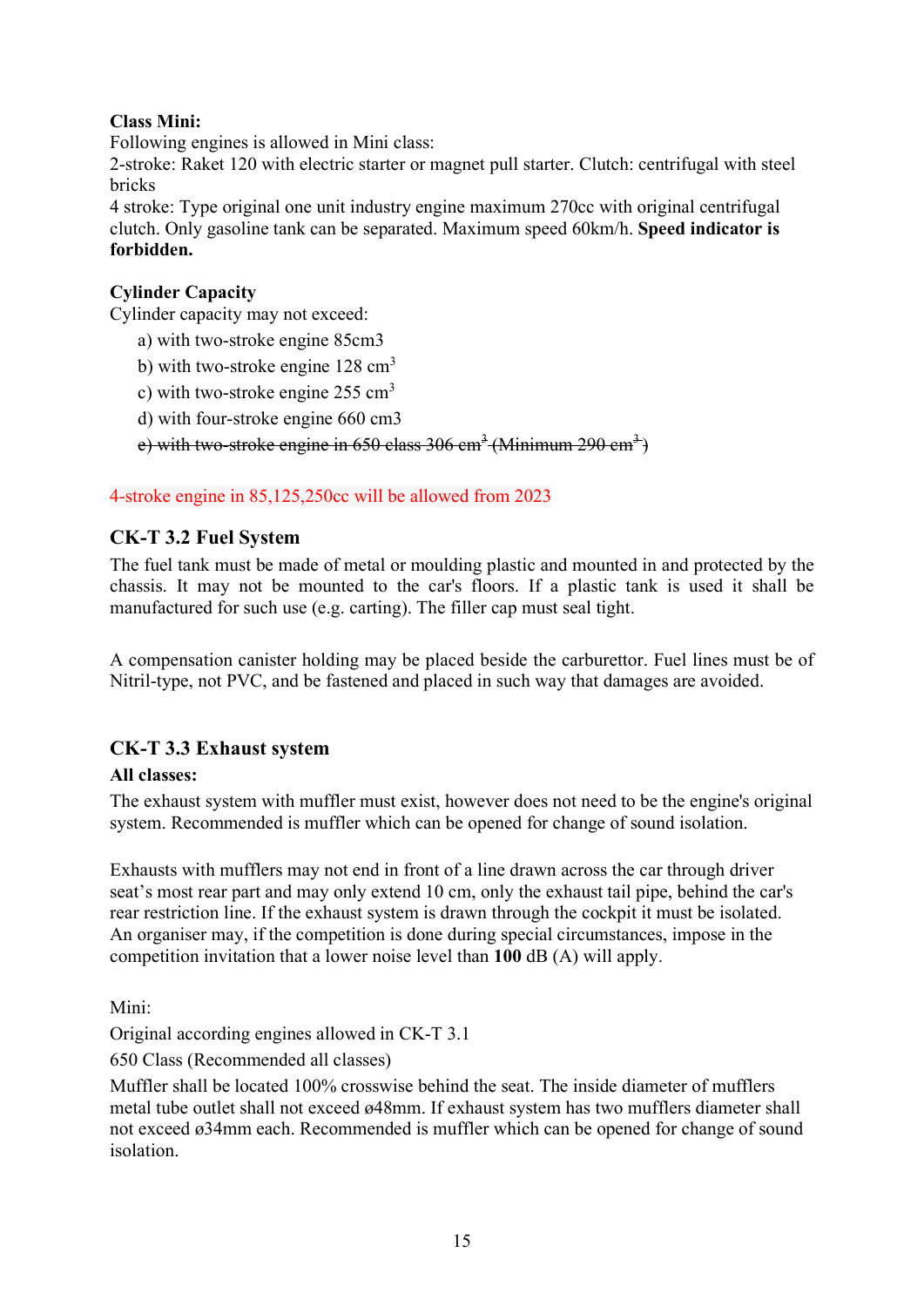## <span id="page-15-0"></span>**CK-T 3.4 Start system**

Only engines with original starting systems as kick/electrical start are approved.

In 85, 125 and 250 class a possible electric starter / starter button shall not be available for driver when sitting in the car. Exception is Mini and 650cc class

## <span id="page-15-1"></span>**CK-T 3.5 Cooling system**

Unrestricted, however the radiator, hoses etc. must be drawn and mounted in such a way that damage is avoided. The radiator must be mounted to and protected by the car's chassis. The radiator cap must be well protected from impact e.g. if the car rolls-over.

## <span id="page-15-2"></span>**CK-T 3.6 Electrical system**

Kill switch that cut the engine's ignition system must exist and may not be of spring type that automatically goes back to start position. If the car has a battery, a master switch must be mounted that cuts all electricity. Both must be easily accessible by the driver when fully strapped in the safety harness as well as for officials.

For officials both switches must be close to each other and easy visible/accessible from outside without need of put the hand inside car. Both switches shall be located on the left side of the car.

They must be well marked with a red lightning bolt on a triangle shaped white bottom with blue lining. The triangle's side must be at least 100 mm and one the edges must point towards the switch. The triangle must be mounted on the body cover (see fig. 9).



*Fig 9. Marking of the master switch's location, (red lightning bolt on white bottom with blue lining) with a 100mm side.*

## <span id="page-15-3"></span>**CK-T 3.7 Power transfer**

## **Generally**

The power transfer between the engine and the rear wheels must be effect with chain without any intermediate pulleys and sprockets between the engine's pulley and the rear axle's sprocket.Wheel chain tightener with spring is allowed to avoid lack in chain during suspension movement.

Drives and chain protection must exist so that injuries are avoided**.** The chain cover shall be made in metal and in length located minimum between centre of engine rear mounting bolt and centre of axle. Top surface of cover shall be free of holes.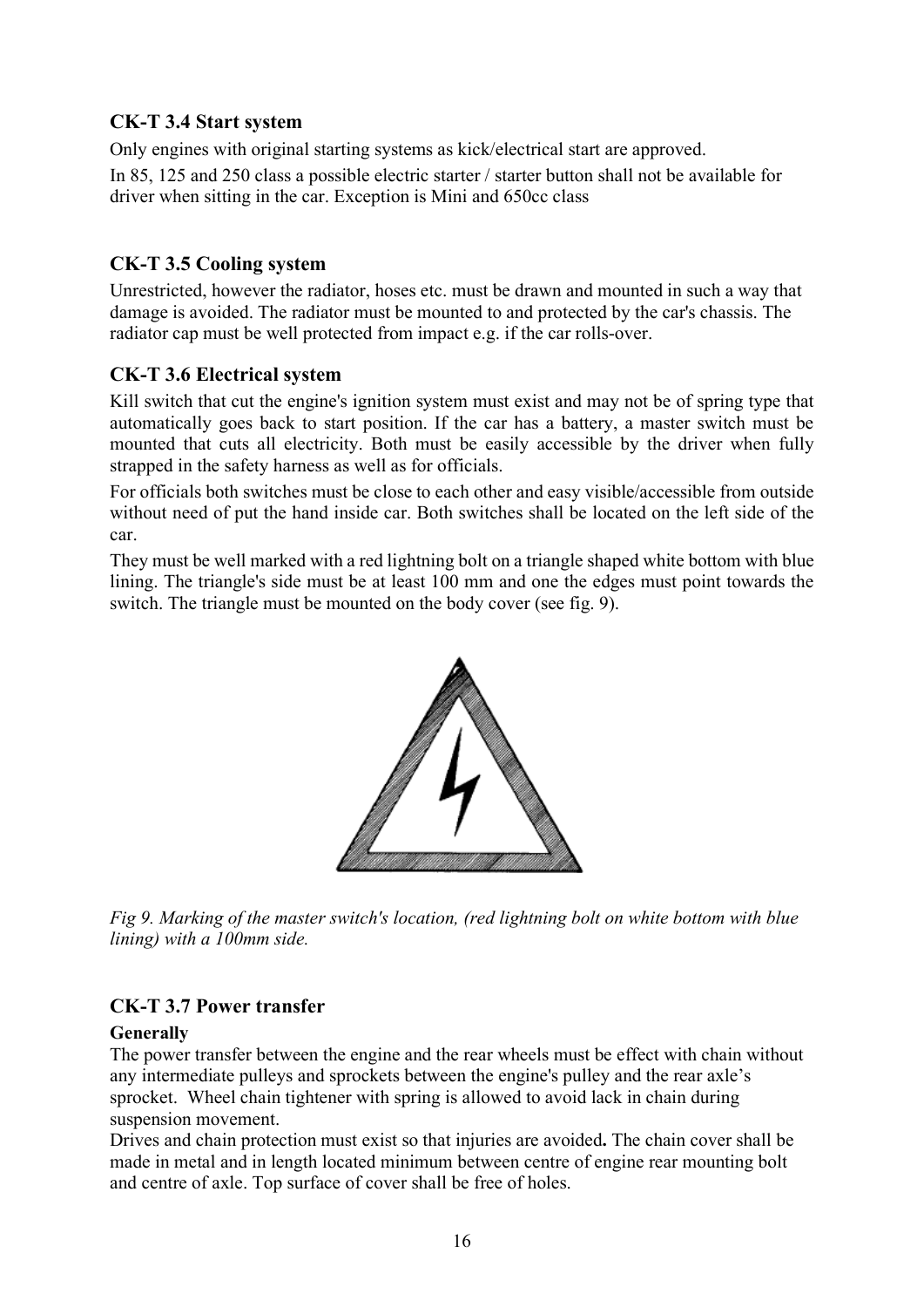Gear ratio between engine and rear axle is unrestricted. All kind of electronic system which helps prevent wheel spin is not allowed. I**nclude any kind of launch control or traction control system**.

Gear shift shall be done only by mechanical transfer from gear handle to engine, without any kind of electronic. Exception is where driver is handicapped. Switch for gear shift ignition cut is allowed.

## <span id="page-16-0"></span>**Class 85**

Transmission between engine and rear axle is free as long as top speed does not exceed 80km/h

## **Class Mini:**

Transmission between engine and rear axle is free as long as top speed does not exceed 60km/h

## **CK-T 4 BRAKE SYSTEM**

## <span id="page-16-1"></span>**CK-T 4.1 Foot brake**

The footbrake system may only brake the rear wheels. The system must work efficiently ie fast and safely. In every other aspect it is unrestricted. The brake lines and hoses shall be mounted and drawn so that they are not damaged. A handbrake or similar must exist so as to prevent the cross kart rolling on the start line. Handbrake or similar is not mandatory if the hand clutch system is used.

On cars with 300ccm 2-stroke engines and all 4-stroke engines front brakes is mandatory **except in Senior class (40+)**. There shall be a hydraulic system with 2 separated circuits, one circuit for the rear wheels and one for the front wheels. Possibilities to adjust the balance between these two circuits is mandatory.

<span id="page-16-2"></span>Front brakes are allowed in class 250.

## **CK-T 5 STEERING SYSTEM**

## <span id="page-16-3"></span>**CK-T 5.1 Steering**

The steering must be actuated by a steering wheel. In every other aspect the design is free (see CK-T 2.2, fig. 4). The steering must be effective i.e. fast and safely.

## <span id="page-16-4"></span>**CK-T 6 BODYWORK**

## <span id="page-16-5"></span>**CK-T 6.1 Coverage of chassis / mudguards**

The chassis must minimum be covered with sheet metal or plastic material on the upper side in front the driver's seat and on sides between the wheels. Behind the main roll hoop, the roll cage may be covered if necessary openings for rear view exist. Mudguard above front wheels is not allowed, the whole tire shall be visible seen from above in all turning positions. Except this the design of body / mudguard is free. The bodywork may extend outside wheels restriction line maximum 200mm as long as total width x length does not exceed 1500 x 2500mm. Only part of bodyworks plastic or fibre glass can extend outside, no metal is allowed.

## <span id="page-16-6"></span>**CK-T 6.3 Seat**

Recommended to have head side protection mounted into the seat in all class.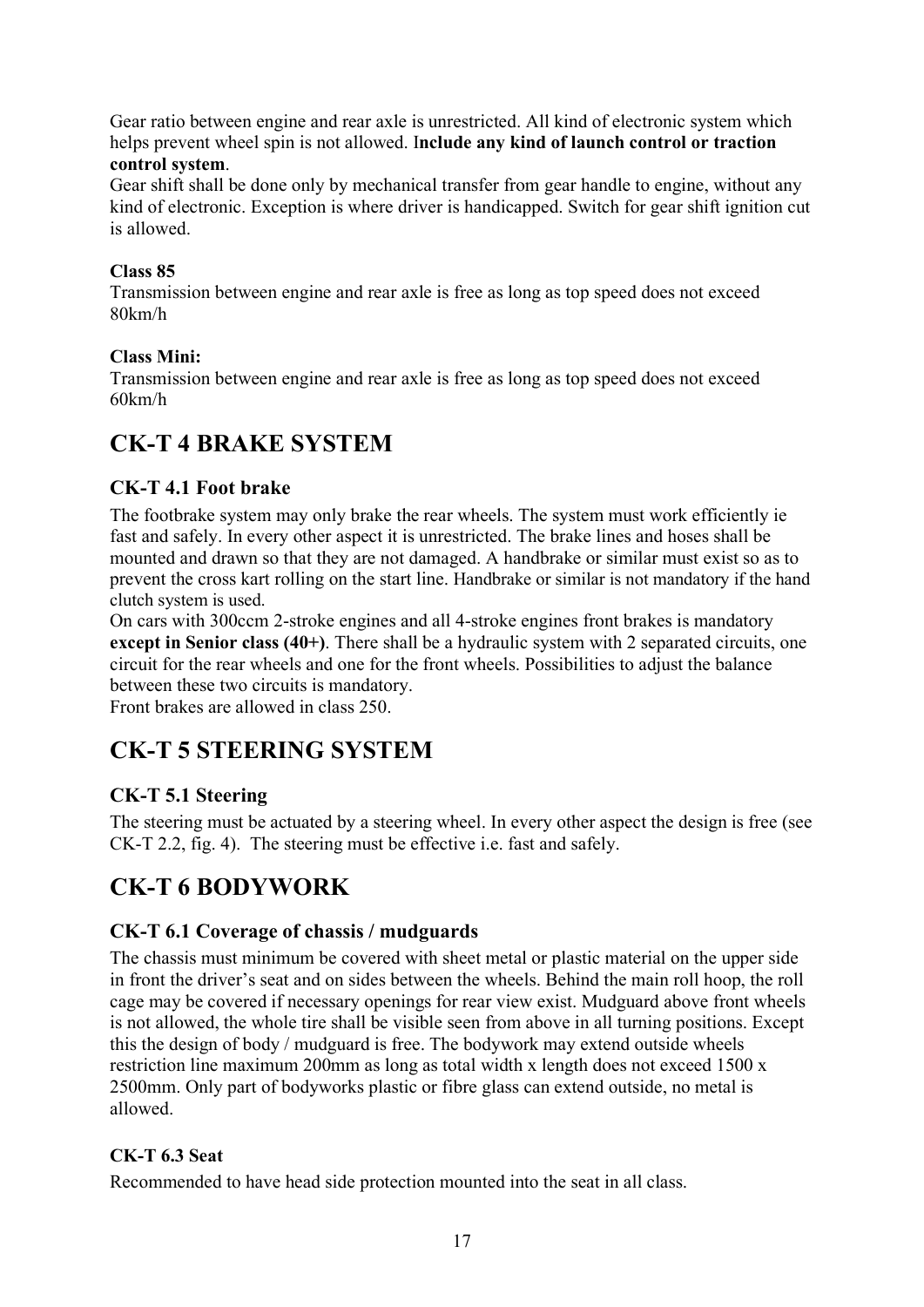Must be mounted to the chassis and of bucket type. The seat must allow for a comfortable driving position. The seat must be securely mounted in at least 4 positions without the risk of crevices at mounting points. Possible rubber and/or other distance between seat and frame mounting bracket shall not increase a length of totally 50mm. The seat height must above to the helmet. Suggested FIA or SFI approved seats.

#### <span id="page-17-0"></span>**CK-T 6.4 Safety harness**

*See CK-T 0.4.1*

## <span id="page-17-1"></span>**CK-T 6.5 Safety net**

Nets that prevent hands and arms to reach outside the roll cage must exist. The net must be placed between the main roll hoop and the front brace on both of the car's sides. The net must be manufactured of synthetic fibre material or steel mesh. **Steel must be welded.** The mesh size may not exceed 60 mm. A safety net made of steel may be mounted between front braces under during condition that the two braces can be opened without the need to disassemble the net.

## <span id="page-17-2"></span>**CK-T 7 COMMUNICATION**

## <span id="page-17-3"></span>**CK-T 7.1 Rear-view mirrors, lamps, windscreen**

Are not allowed for cross kart. Also type of transparent view screen, irrespective of material used is prohibited.

Windscreen and side window made of polycarbonate are allowed (only in winter races at snow and ice tracks). Windscreen min 3mm, side glass min 1 mm

## **Rear light**

In all classes. A red rear light must be installed into the middle of the car. It must be on in practice and racing. It should be in use even car is stopped into the track and engine is not running.

Light must be approved by FIA. Manufacturer is free. List of FIA approved lights can be found from FIA Technical List number 19. [https://www.fia.com/sites/default/files/lt\\_19](https://eur02.safelinks.protection.outlook.com/?url=https%3A%2F%2Fwww.fia.com%2Fsites%2Fdefault%2Ffiles%2Flt_19-feu_pluie.pdf&data=02%7C01%7Cheli.lahti-saloranta%40kone.com%7Cf696c19b9aeb46f5215a08d7524605e5%7C2bb82c642eb143f78862fdc1d2333b50%7C0%7C1%7C637068333011515079&sdata=fOiC3KO2W%2BEzCA1XmSg88v7ow2UvsSFvbiJcwn621Yw%3D&reserved=0) [feu\\_pluie.pdf](https://eur02.safelinks.protection.outlook.com/?url=https%3A%2F%2Fwww.fia.com%2Fsites%2Fdefault%2Ffiles%2Flt_19-feu_pluie.pdf&data=02%7C01%7Cheli.lahti-saloranta%40kone.com%7Cf696c19b9aeb46f5215a08d7524605e5%7C2bb82c642eb143f78862fdc1d2333b50%7C0%7C1%7C637068333011515079&sdata=fOiC3KO2W%2BEzCA1XmSg88v7ow2UvsSFvbiJcwn621Yw%3D&reserved=0)

## **CK-T 7.2 Wireless**

Any wireless communication between the car / driver and pit / assistants is not allowed during qualification and final heats.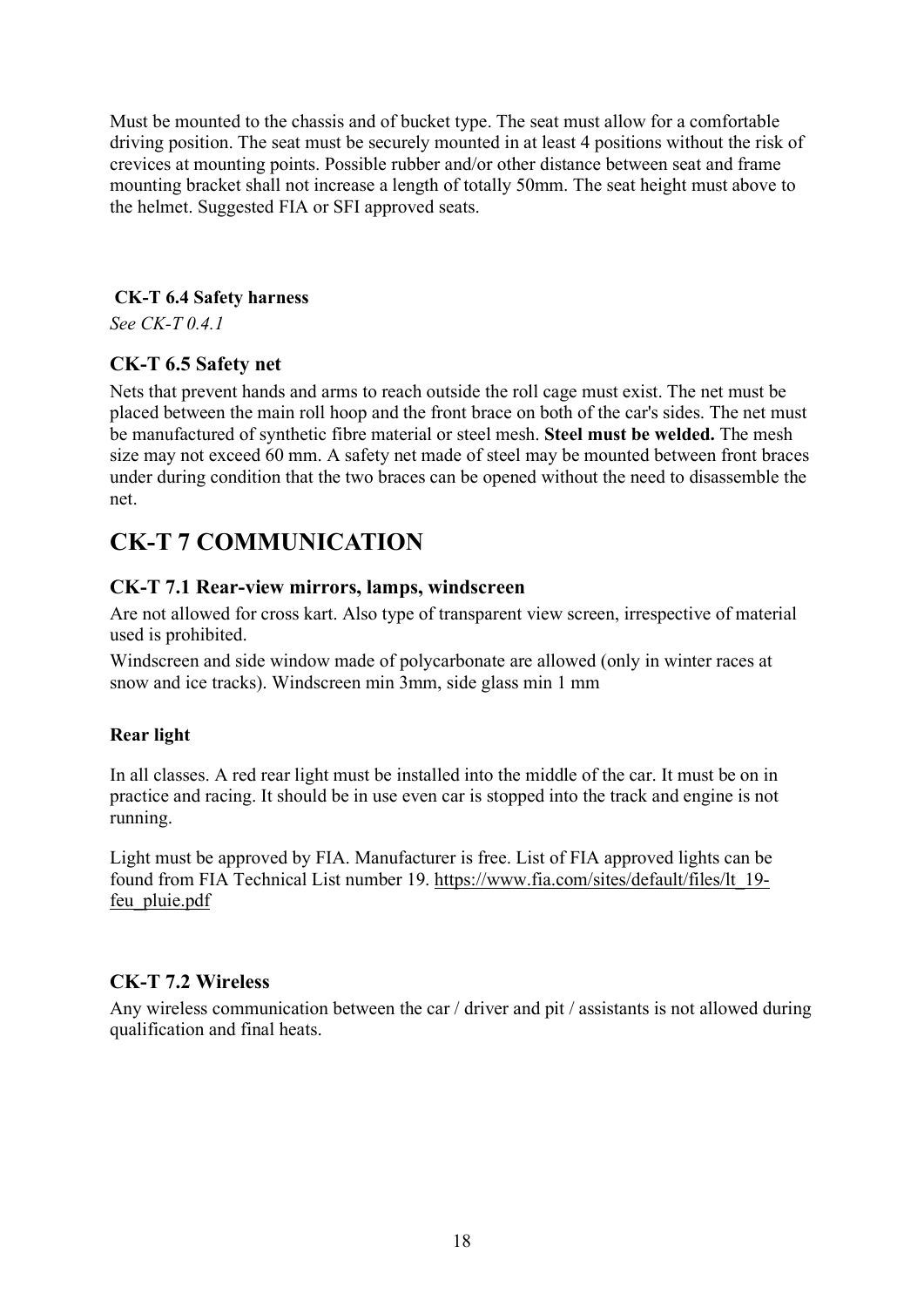## <span id="page-18-0"></span>**CK-T 8 INSTRUMENTATION**

## <span id="page-18-1"></span>**CK-T 8.1 Instrumentation, controls**

Rev counter, temperature gauge etc. and controls may be used but must be placed in such a way that no sharp edges can cause unnecessary damage in an accident.

## <span id="page-18-2"></span>**CK-T 9 OTHER**

## <span id="page-18-3"></span>**CK-T 9.1 Minimum weight**

The minimum weight included the driver is following:

Class Mini Small - Minimum 170kg Class Mini Large - Minimum 200kg Class 85 - Until 85cc - Minimum 230kg (100kg) Class 125 - Until 128cc – Minimum 255kg Class 250 - Until 255cc – Minimum 275kg Class 650 – 2 stroke - - Untill 300cc - Minimum 280kg Class  $650 - 4$  stroke: -Until 460cc - Minimum 275kg -Until 510cc - Minimum 280kg -Until 560cc - Minimum 285kg -Until 610cc - Minimum 285kg -Until 660cc - Minimum 295 **315kg**

The minimum weight is defined as the weight during practise/qualification/competition. The car can be called in for weighing any time before, during or after

practise/qualification/competition and must then meet the requirement. It is not allowed to fill up any fluids to any containers.

Weight in par antes (85cc class) is weight on the front wheels included driver. Weighing of front wheels shall be done with the car in horizontal position, driver sitting with helmet against headrest, hands on steering wheel and feet behind pedals. The weighing machine at the circuit shall be inspected by the competition management/head of judges. The actually weight on the event is counting. The driver is responsible for checking the weight before start compete.

## **CK-T 9.1.2 Ballast**

Possible ballast weights shall preferably be tubes welded into mainframe to increase strength. Any other component which is only defined as mounted ballast shall anyway totally not exceed a weight of 20kg. Each unit maximum 5 kg.

Any ballast weights are required to be solid and uniform and must be mounted to the car's chassis/frame and/or bottom floor and it must be clearly visible. In bottom floor maximum 10 kg is allowed. Ballast must be securely fastened with minimum M6 bolt and locknut x 4 per unit. If ballast is mounted in the floor minimum ø20mm washer shall be used under the floor on both weight and floor.

## <span id="page-18-4"></span>**CK-T 9.2 Maximum dimensions**

The car's maximum dimensions during competition may not exceed a width of more than 1500 mm and a length of more than 2100 mm measured on the wheels' tires/rims outer sides, which